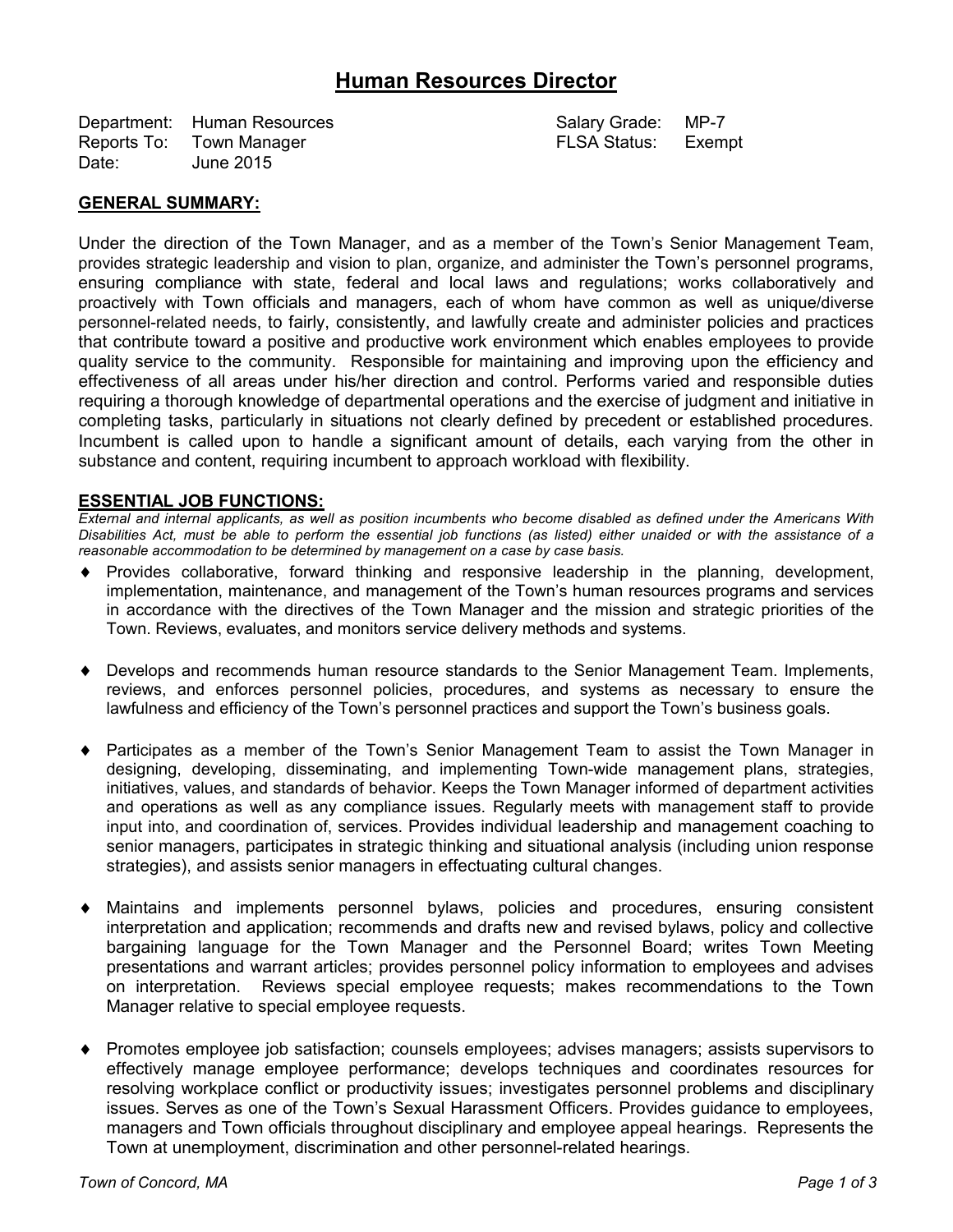# **ESSENTIAL JOB FUNCTIONS** *(continued)***:**

- ♦ Directs a variety of specialized recruitment and hiring methods to assist management in employing an effective and talented workforce.
- ♦ Monitors the Town's benefits package to ensure appropriate services and benefits are delivered with due regard to proper cost control measures. Administers health, dental, life, workers' compensation and disability insurances, as well as employee assistance programs; responsible for communication of benefit plan features to employees and for resolving problems encountered in obtaining benefits. In cooperation with the Finance Director, researches and makes recommendations regarding selection of benefit programs.
- ♦ Directs the administration of compensation and classification policies in accordance with Town bylaws, collective bargaining agreements, and federal and state statutes. Implements and oversees related salary and classification studies. Develops and recommends classifications and job descriptions to the Personnel Board. Monitors application of compensation plans and develops strategies for implementation.
- ♦ Oversees organization, maintenance, and compliance of official personnel records and systems. Ensures that systems enable preparation of periodic reports on personnel data.
- ♦ Assists the Town Manager's office in preparing and negotiating union contracts and in resolving labor relations issues, grievances, arbitrations and disputes.
- ♦ Identifies organizational training needs and develops training plans and programs for appropriate employee development.
- ♦ Oversees Town's compliance with federal and state personnel laws and regulations including employee leaves, wage and hour, equal employment, drug and alcohol testing, work-related injuries and employee benefits.
- ♦ Prepares and recommends department budget to the Town Manager, recommends expenditures, and administers approved funds. Prepares department annual town/budget reports.
- ♦ Performs research, special projects, and related responsibilities as initiated and requested.
- ♦ Performs other related duties as required, directed, or as the situation dictates.
- ♦ Regular attendance at the workplace is required.

## **SUPERVISORY RESPONSIBILITY:**

Supervises the activities and performance of and provides functional oversight to the Assistant Human Resources Director, the human resources assistants, administrative systems analyst, and temporary office assistants. Carries out supervisory responsibilities in accordance with policies and applicable laws. Responsibilities include interviewing, hiring and training employees; planning, assigning and directing work; appraising performance; rewarding and disciplining employees; addressing complaints and resolving problems.